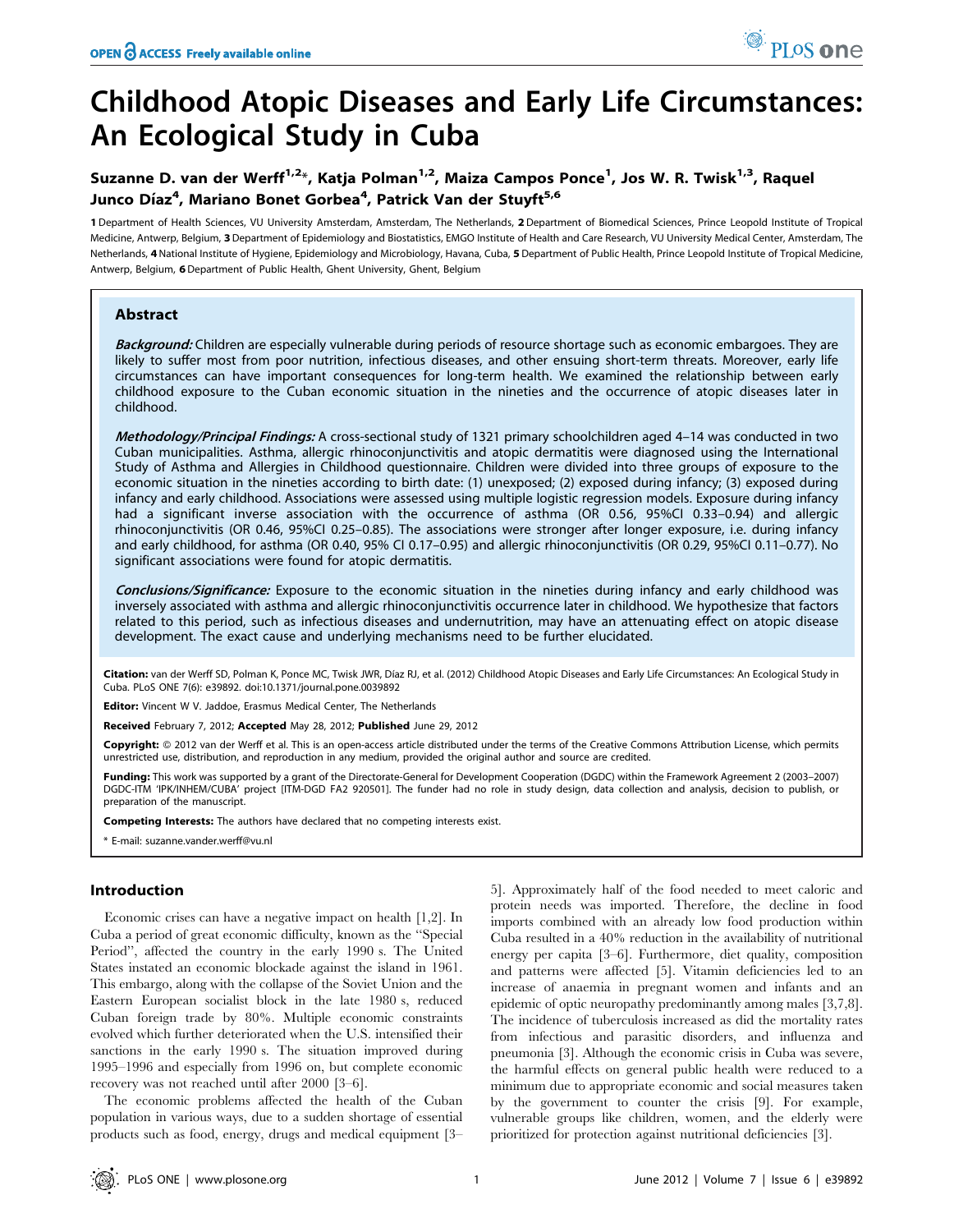Children under the age of five are especially vulnerable during economic embargoes. They are likely to suffer most from poor nutrition, increased infectious disease risk, and other ensuing short-term threats [2,10]. Moreover, early life circumstances may have serious consequences for long-term health, such as cardiovascular and other chronic diseases [11,12]. Previous research on the health impact of economic crises mostly focused on morbidity, mortality, impact on health care, and nutritional status during and shortly after a crisis [13–16]. Longer term consequences, like altered chronic disease occurrence, have been studied less and mostly in adults [11].

In this ecological study, we examined the relationship between early childhood exposure to the Cuban economic situation in the nineties and the occurrence of atopic diseases later in childhood. Possible contributing factors and underlying mechanisms for this association will be discussed.

## Methods

#### Study Design

A cross-sectional study was conducted in 1321 primary schoolchildren of two municipalities in Cuba: San Juan y Martínez (SJM) in Pinar del Rio (December 2003), a province in the west of Cuba, and Fomento in Sancti Spiritus (May 2004), a province in the centre of Cuba. Rural and urban primary schools were randomly selected from SJM ( $N = 5$ ) and Fomento ( $N = 14$ ). All children were included in the study, i.e. 398 children from SJM and 923 children from Fomento. Data on atopic diseases, other relevant health and environmental factors, and demographic characteristics were collected. Further details have been described elsewhere [17,18].

#### Ethics Statement

Informed written consent was obtained from the parents or guardians of each participating child. This study is part of a larger investigation on atopic diseases and helminth infections in Cuban children, for which approval was obtained from the Ethical Committees of the Prince Leopold Institute of Tropical Medicine in Antwerp, Belgium, the Pedro Kourí Institute (IPK) of Tropical Medicine and the National Institute for Hygiene, Epidemiology and Microbiology (INHEM) in Havana, Cuba.

#### Atopic Diseases

Atopic disease occurrence, i.e. asthma, allergic rhinoconjunctivitis and atopic dermatitis, was determined by means of the standard Spanish version of the International Study of Asthma and Allergies in Childhood (ISAAC) questionnaire [19], whereby a parent or guardian of each child was interviewed by a trained local team member. ISAAC definitions of atopic diseases were used in this study: current asthma, shortened to 'asthma' throughout the text, was defined as an affirmative answer to the second ISAAC core asthma question on current wheeze [20]; allergic rhinoconjunctivitis was defined as an affirmative answer to the second and third core questions of the ISAAC modules on rhinitis [21]; and atopic dermatitis was defined as an affirmative answer to the second and third core questions of the ISAAC modules on eczema [22].

# Exposure to Economic Situation

Exposure to the Cuban economic situation in the nineties was determined using the child's date of birth. None of the children in our study group were born before 1990. The gross domestic product (GDP) dropped dramatically starting in 1990 [4]. As the situation improved during 1995–1996 [5,6], the exposure period was set from January 1<sup>st</sup> 1990 until January 1<sup>st</sup>, 1996. Children were divided into three groups:  $(1)$  exposed during infancy  $(<24$ months) and early childhood (2–6 year), i.e. born before January  $1<sup>st</sup>$ , 1994; (2) exposed *only* during infancy, i.e. born from January  $1<sup>st</sup>$ , 1994 till January  $1<sup>st</sup>$ , 1996; and (3) unexposed, i.e. born from January  $1<sup>st</sup>$ , 1996 and later.

#### Covariates

Demographic variables considered were sex, age (in years), municipality (SJM vs. Fomento) and area of residence (rural vs. urban). Socio-economic variables were monthly household income (250 pesos ( $\approx$  7 euro)/month or less vs. more than 250 pesos/ month) and education level of the parents (less than grade 12 vs. grade 12 or higher). Perinatal variables considered were low birth weight (LBW), i.e. a birth weight less than 2500 gram (yes or no), and premature birth, i.e. a gestational age of less than 37 weeks (yes or no). The variables included regarding the first year of life were breastfeeding for more than six months (yes or no) and antibiotics use (yes or no). All these variables were collected by means of a structured parental questionnaire.

#### Statistical Analysis

Statistical analyses were conducted using SPSS (SPSS Inc., Chicago, IL, USA) version 17.0 for Windows. A P-value of 0.05 or less was regarded as statistically significant.

Characteristics of the study population are given as numbers and percentages, except age which is given as median and its interquartile range (IQR). Differences in the covariates between the three exposure groups were tested using the Chi-square test, except age for which the Kruskal-Wallis test was used. Univariate logistic regression models were performed to assess crude associations between exposure to the economic situation in the nineties and atopic disease outcomes with the unexposed group as the reference. Subsequently, the covariates were entered using a stepwise forward approach to examine possible confounding or effect modification. Only relevant confounders, i.e. which satisfied a change-in-estimate criterion of  $\geq$ 10% [23], and significant effect modifiers were included in the final multiple logistic regression models.

To test the robustness of the results, sensitivity analyses were performed: the two cut-off dates that distinguished the three groups were shifted forward for three and six months, and the 'transition groups' with a range of six months before and after both cut-off dates were removed, and associations were re-assessed.

#### Results

All 1321 children were included in the analysis. The participating children were aged 4 till 14 (median 8 years) and consisted of 678 boys (51%) and 643 girls (49%). The response rate to the questionnaires was 100%. Characteristics of the study population according to their exposure to the economic situation in the nineties are shown in Table 1. The three groups significantly differed from each other on age, municipality, and education level of the mother.

Based on the parental ISAAC questionnaire 279 of the 1321 children (21.1%) were diagnosed with asthma, 180 (13.6%) with allergic rhinoconjunctivitis, and 110 (8.3%) with atopic dermatitis. The percentages of positives for the different atopic diseases according to exposure status (Figure 1) show that (longer) exposure to the economic situation in the nineties corresponds with decreased atopic disease occurrence.

Table 2 shows the crude and adjusted ORs of the two groups exposed to the economic situation in the nineties for the different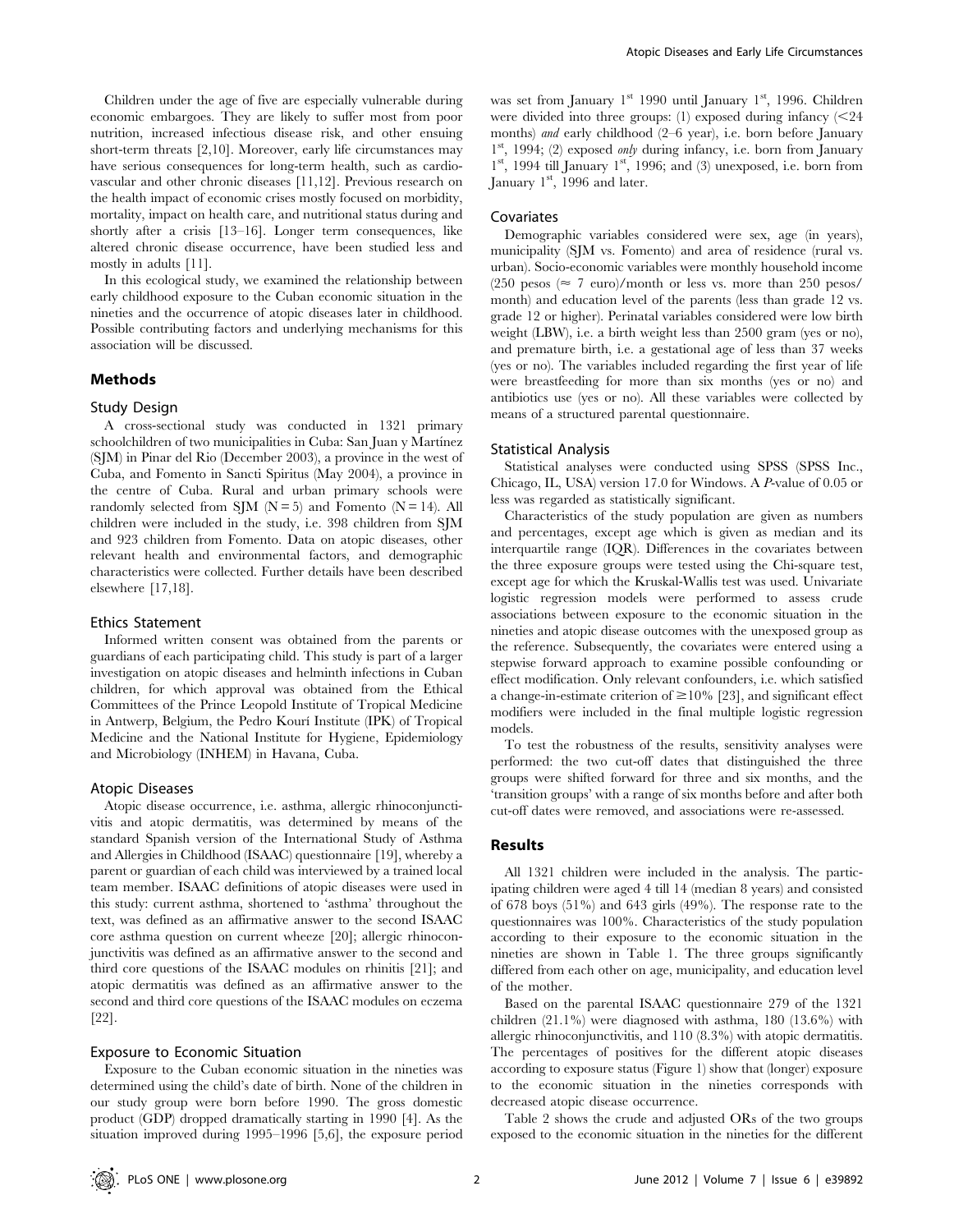Table 1. Characteristics of study population according to exposure to the Cuban economic situation in the nineties.

|                                           | <b>Unexposed</b> |            | <b>Exposed during</b><br>infancy |            | <b>Exposed during infancy and</b><br>early childhood |            | N    | P-value <sup>®</sup> |
|-------------------------------------------|------------------|------------|----------------------------------|------------|------------------------------------------------------|------------|------|----------------------|
| Number of children                        | 541              |            | 400                              |            | 380                                                  |            | 1321 |                      |
| Sex (male)                                | 265              | $(49.0\%)$ | 202                              | $(50.5\%)$ | 211                                                  | $(55.5\%)$ | 1321 | 0.14                 |
| Age (years)                               | 6                | (1)        | 9                                | (1)        | 11                                                   | (1)        | 1321 | < 0.001              |
| Municipality (Fomento)                    | 375              | $(69.3\%)$ | 259                              | $(64.8\%)$ | 289                                                  | $(76.1\%)$ | 1321 | 0.003                |
| Area of residence (urban)                 | 280              | $(51.8\%)$ | 210                              | (52.5%)    | 200                                                  | $(52.6\%)$ | 1321 | 0.96                 |
| Family income (>250 peso/month)           | 249              | $(46.2\%)$ | 182                              | $(45.8\%)$ | 162                                                  | $(43.1\%)$ | 1312 | 0.62                 |
| Education level father $(\geq 12$ grades) | 239              | $(44.8\%)$ | 181                              | $(46.5\%)$ | 159                                                  | $(42.4\%)$ | 1297 | 0.51                 |
| Education level mother (≥12 grades)       | 261              | $(48.6\%)$ | 204                              | $(51.1\%)$ | 151                                                  | $(39.9\%)$ | 1314 | 0.004                |
| LBW ( $<$ 2500 g)                         | 51               | $(9.5\%)$  | 51                               | $(13.0\%)$ | 31                                                   | $(8.3\%)$  | 1304 | 0.07                 |
| Premature birth (<37 weeks)               | 37               | $(6.8\%)$  | 29                               | $(7.3\%)$  | 23                                                   | $(6.1\%)$  | 1321 | 0.80                 |
| Breastfeeding $(>6$ months)               | 284              | (52.7%)    | 198                              | $(49.7\%)$ | 181                                                  | (47.9%)    | 1315 | 0.34                 |

Data are given as numbers and percentage, except age which is given as median (IQR).

Statistically significant differences are given in bold and borderline significant differences in italic.

\*Chi-square test for difference between the three exposure groups, expect for age which was done by Kruskal-Wallis test.

doi:10.1371/journal.pone.0039892.t001

atopic diseases compared to the unexposed group. The adjusted ORs confirmed the observations of Figure 1, with significant associations between exposure and asthma and allergic rhinoconjunctivitis. These associations tended to be stronger for longer exposure, i.e. during both infancy and early childhood. However, the differences between the two exposure groups were not significant. No significant association was found between exposure and atopic dermatitis.

The sensitivity analysis by shifting forward the cut-off dates confirmed the general trend found for asthma and allergic rhinoconjunctivitis (Table S1). As expected, removing the transition groups slightly strengthened most associations (Table S2). Only for atopic dermatitis the results were altered after sensitivity analysis, confirming the instability of the original results for atopic dermatitis due to the small group sizes (Table S1 and S2).



Figure 1. Atopic diseases according to exposure status to the Cuban economic situation in the nineties. (asthma resp. 28.5%, 18.8% and 13.2%; allergic rhinoconjunctivitis resp. 16.6%, 12.3% and 10.8%; atopic dermatitis resp. 9.8%, 8.5% and 6.1%). doi:10.1371/journal.pone.0039892.g001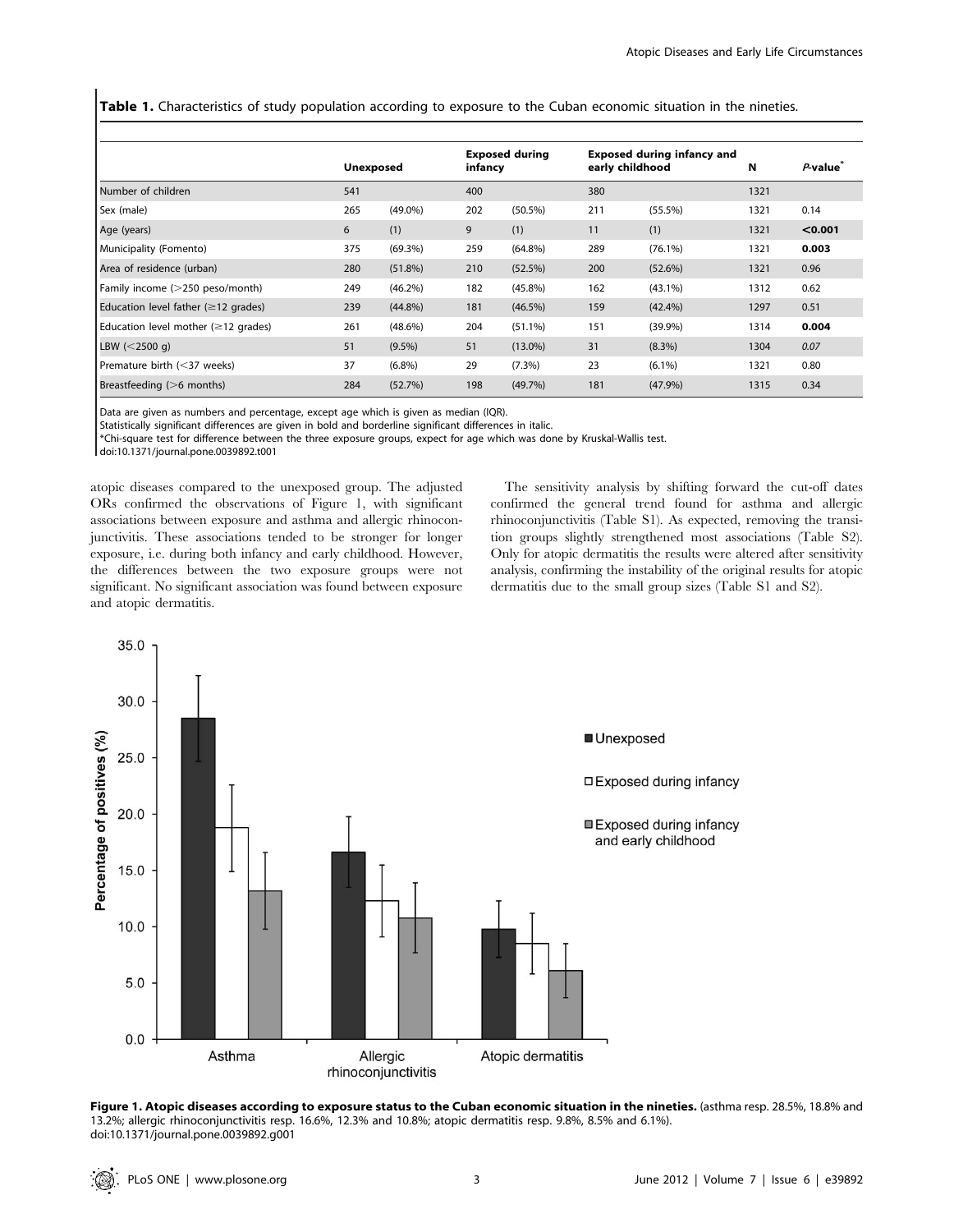Table 2. Crude and adjusted odds ratio's (OR) with 95% confidence intervals (CI) of exposure to the Cuban economic situation in the nineties for the different atopic diseases.

|                                               | Crude OR (95% CI)   | P-value | Adjusted OR (95% CI) <sup>*</sup> | P-value |
|-----------------------------------------------|---------------------|---------|-----------------------------------|---------|
| Asthma                                        |                     |         |                                   |         |
| Unexposed                                     | 1.0                 |         | 1.0                               |         |
| Exposed during infancy                        | $0.58(0.42 - 0.79)$ | 0.001   | $0.56$ $(0.33 - 0.94)$            | 0.03    |
| Exposed during infancy and early<br>childhood | $0.38(0.27 - 0.54)$ | < 0.001 | $0.40(0.17-0.95)$                 | 0.04    |
| Allergic rhinoconjunctivitis                  |                     |         |                                   |         |
| Unexposed                                     | 1.0                 |         | 1.0                               |         |
| Exposed during infancy                        | $0.70(0.48-1.02)$   | 0.06    | $0.46$ (0.25-0.85)                | 0.01    |
| Exposed during infancy and early<br>childhood | $0.61(0.41 - 0.90)$ | 0.01    | $0.29(0.11 - 0.77)$               | 0.01    |
| Atopic dermatitis                             |                     |         |                                   |         |
| Unexposed                                     | 1.0                 |         | 1.0                               |         |
| Exposed during infancy                        | $0.86$ (0.55-1.35)  | 0.51    | $1.58(0.72 - 3.44)$               | 0.25    |
| Exposed during infancy and early<br>childhood | $0.59(0.36 - 0.99)$ | 0.04    | $1.86(0.52 - 6.65)$               | 0.34    |

Statistically significant associations are given in bold and borderline significant associations in italic.

\*Adjusted for age & municipality.

doi:10.1371/journal.pone.0039892.t002

# Discussion

So far most studies on the impact of economic crises on health have focussed on immediate health consequences during or shortly after the crisis [4,5,13–16]. Longer term health consequences like chronic diseases have been investigated to a lesser extent. Here, we studied the effects of the Cuban economic situation in the nineties on the occurrence of atopic diseases in Cuban children 10 years later. We observed that exposure to the economic circumstances during infancy and early childhood had an attenuating effect on atopic disease development later in childhood.

A few limitations of this study should be noted. Firstly, all ecological studies are potentially prone to the so-called 'ecological fallacy', and our study findings should thus be interpreted cautiously. Although we checked for potential confounders, we cannot exclude that unknown or unmeasured contemporary factors not related to the economic situation may have influenced the study results. Our atopic disease data are based on the ISAAC questionnaire, which has become the standard diagnostic method in childhood epidemiology of atopic diseases worldwide [19]. Nevertheless, questionnaires have important inherent limitations, such as information and recall bias, which should be kept in mind when interpreting the data. Also, an independent trend of increasing atopic diseases prevalence over time, like in the Western world, cannot be ruled out [24]. Moreover, we used GDP to define the period of exposure, as this seems to be the most objective and well-documented proxy for exposure to the Cuban economic situation in the nineties. However, we do realize that GDP is an indirect measure of exposure. Thus, the possibility remains that our conclusions are based on an inadequate assumption of how GDP translates into exposure to the economic circumstances. Also, we did not take severity of the economic situation into account, e.g. the first years of the exposure period may have been less severe than the following years, resulting in differences in impacts on health in infancy and childhood. However, such data are scarce, and usually report on one aspect, such as per capita calorie consumption or low birth weight prevalence [3,5], so we could not to take this aspect into account.

Although we corrected for age, we are aware that this cannot completely adjust for age-related trends in the prevalence of atopic diseases. However, the adjusted effects we found show that older children are less likely to have asthma and allergic rhinoconjunctivitis and more likely to have atopic dermatitis. Therefore, these effects are different or even opposite of the normal age trends, suggesting that the effect of the economic circumstances is genuine. Finally, since it is difficult to determine an exact end point for the exposure period, the chosen cut-off date (January 1st, 1996) is somewhat arbitrary and therefore possible misclassification cannot be ruled out. Nevertheless, we believe that our results are robust, as demonstrated by the sensitivity analyses, and do indicate an inverse association between atopic diseases in today's Cuban schoolchildren and exposure to the economic circumstances in the nineties.

The associations found suggest an attenuating effect of factors related to the economic situation on atopic disease development. Below we speculate on potential factors and mechanisms underlying the observed associations.

During Cuba's Special Period there were two important health trends. One was a small and temporary rising in mortality rates from infectious and parasitic disorders and increased incidence of tuberculosis [3,25]. Even though we do not have exact data on other infectious disease incidences, it is very likely that these were elevated as well, since infectious pathogens normally thrive during natural disasters, civil unrest or economic upheaval [26–28]. The relationship between infection and atopic diseases has been subject of many studies and originates from the so-called hygiene hypothesis which could explain our results. According to this hypothesis, early childhood infections can down-regulate inflammatory immune responses, thereby suppressing allergic disorders [29]. The rise in infectious disease rates during the 1990 s may thus as such have had an attenuating effect on the development of atopic diseases as observed in our study.

The other major health trend during Cuba's special period was the declining nutritional status of the population with caloric restrictions, marginal vitamin deficiencies in children and high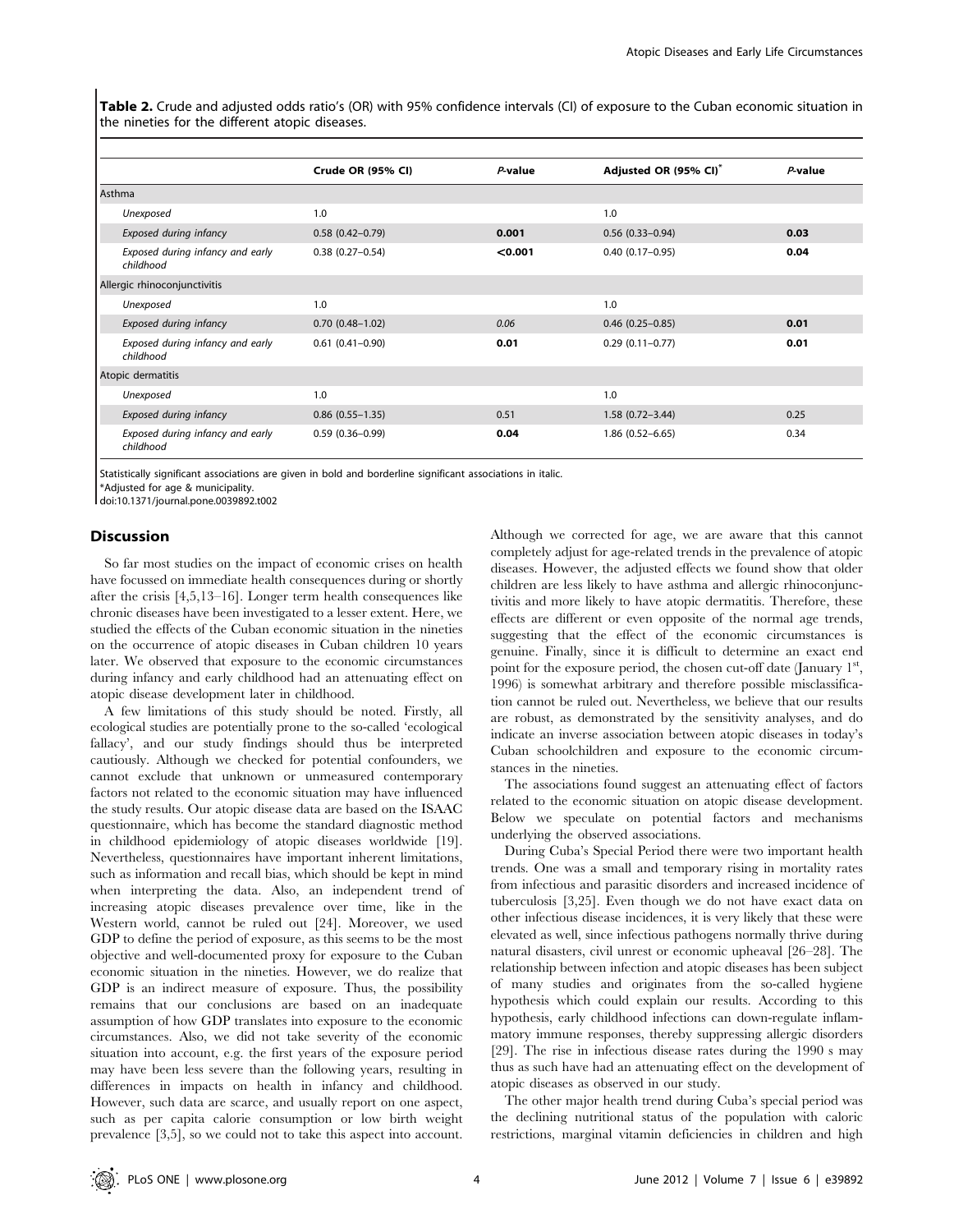anemia rates in infants and pregnant women [3,5]. Several studies have been carried out and different hypotheses have been put forward on the relationship between nutritional status and atopic diseases. According to the Barker hypothesis, undernutrition in early-life, by altering the body's metabolism, is positively associated with (risk factors for) chronic diseases in adulthood in general [10,30,31] and with asthma specifically by impairing lung development [32,33]. Furthermore, several dietary hypotheses postulate that diet changes, e.g. reduced antioxidant intake, increases the risk for asthma and other atopic diseases, but the available evidence is inconclusive [34,35]. Neither of these hypotheses are in line with our study results, possibly due to differences in study groups, i.e. schoolchildren from a resource poor country versus adults and populations from resource rich countries, respectively. A number of studies have been devoted to the relationship between obesity and the occurrence of asthma, suggesting that obesity increases the risk of asthma, although the underlying mechanisms are still unresolved [36,37]. In Cuba obesity decreased during the 1990 s [6] and thus may have been accompanied by a decrease in asthma, but this does not necessarily explain our findings that children that were possibly exposed to a period of undernutrition had lower odds of developing atopic diseases than those unexposed.

The hygiene hypothesis and the relationship between nutrition and atopic diseases are usually considered separately. However, infection and undernutrition are closely related and share a similar geographical distribution, with the same individuals often experiencing both disease states simultaneously [38]. Their co-existence has been explained by two causal pathways: infection leads to undernutrition and alternatively undernutrition increases susceptibility to infection [38,39], with a strong involvement of the immune system [38,40], which in turn underlies atopic disease pathology [41,42]. The observed inverse relationship between atopic diseases and exposure to the economic situation in the nineties of our study group may thus well be the result of some immuno-regulated effect of a synergistic interplay between infection and undernutrition on the development of atopic disease. To our knowledge no studies have been carried out so far about the effect of concurrent undernutrition and infection on atopic disease.

#### References

- 1. Abel-Smith B (1986) The world economic crisis. Part 1: Repercussions on health. Health Policy Plan 1: 202–213.
- 2. Garfield R, Devin J, Fausey J (1995) The health impact of economic sanctions. Bull N Y Acad Med 72: 454–469.
- 3. Garfield R, Santana S (1997) The impact of the economic crisis and the US embargo on health in Cuba. Am J Public Health 87: 15–20.
- 4. Nayeri K, Lopez-Pardo CM (2005) Economic crisis and access to care: Cuba's health care system since the collapse of the Soviet Union. Int J Health Serv 35: 797–816.
- 5. Rodriguez-Ojea A, Jimenez S, Berdasco A, Esquivel M (2002) The nutrition transition in Cuba in the nineties: an overview. Public Health Nutr 5: 129–133.
- 6. Franco M, Ordunez P, Caballero B, Tapia Granados JA, Lazo M, et al. (2007) Impact of energy intake, physical activity, and population-wide weight loss on cardiovascular disease and diabetes mortality in Cuba, 1980–2005. Am J Epidemiol 166: 1374–1380.
- 7. Hedges TR, Hirano M, Tucker K, Caballero B (1997) Epidemic optic and peripheral neuropathy in Cuba: a unique geopolitical public health problem. Surv Ophthalmol 41: 341–353.
- 8. Centers for Disease Control and Prevention (1994) Epidemic neuropathy–Cuba, 1991–1994. MMWR Morb Mortal Wkly Rep 43: 183, 189–192.
- 9. De Vos P (2005) ''No one left abandoned'': Cuba's national health system since the 1959 revolution. Int J Health Serv 35: 189–207.
- 10. Garfield R (1997) The impact of economic embargoes on the health of women and children. J Am Med Womens Assoc 52: 181–184, 198.
- 11. Painter RC, Roseboom TJ, Bleker OP (2005) Prenatal exposure to the Dutch famine and disease in later life: an overview. Reprod Toxicol 20: 345–352.

Within the limitations of an ecological analysis, our findings indicate an inverse relationship between exposure to the Cuban economic situation in the nineties during infancy and early childhood and asthma and allergic rhinoconjunctivitis occurrence later in childhood. These results suggest that factors related to this period may have an attenuating effect on atopic disease development. We hypothesized that increased levels of infectious disease incidence and undernutrition during this special period may have been influential factors, either separately or concurrently. However, the exact cause and underlying mechanisms for the observed relationship need to be further elucidated.

# Supporting Information

Table S1 Adjusted odds ratio's (OR) with 95% confidence intervals (CI) of exposure to the Cuban economic situation in the nineties for the different atopic diseases if cut-off date is shifted three or six months forward. (DOC)

Table S2 Adjusted odds ratio's (OR) with 95% confidence intervals (CI) of exposure to the Cuban economic situation in the nineties for the different atopic diseases if transition groups around the cut-off dates are removed.

(DOC)

## Acknowledgments

We especially thank Meike Wördemann, Lenina Menocal Heredia, and Ana Marı´a Collado Madurga for their valuable help during the study. We also like to thank Colleen Doak for her useful suggestions to improve the text. Furthermore, we thank all children, parents, teachers, school staff as well as the staff in the policlinics, the health authorities and all field workers in SJM and Fomento who participated in this study.

#### Author Contributions

Conceived and designed the experiments: KP MBG PS SDW. Performed the experiments: SDW RJD. Analyzed the data: SDW JWRT. Wrote the paper: SDW MCP MBG PS. Interpreted the data: SDW JWRT MCP PS KP Drafted the manuscript: SDW contributed to the critical revision of the manuscript: SDW KP MCP JWRT RJD MBG PS Approved the final version of the published manuscript:SDW KP MCP JWRT RJD MBG PS.

- 12. Galobardes B, Smith GD, Lynch JW (2006) Systematic review of the influence of childhood socioeconomic circumstances on risk for cardiovascular disease in adulthood. Ann Epidemiol 16: 91–104.
- 13. Waters H, Saadah F, Pradhan M (2003) The impact of the 1997–98 East Asian economic crisis on health and health care in Indonesia. Health Policy Plan 18: 172–181.
- 14. Khang YH, Lynch JW, Kaplan GA (2005) Impact of economic crisis on causespecific mortality in South Korea. Int J Epidemiol 34: 1291–1301.
- 15. Hopkins S (2006) Economic stability and health status: evidence from East Asia before and after the 1990 s economic crisis. Health Policy 75: 347–357.
- 16. Waters H, Saadah F, Surbakti S, Heywood P (2004) Weight-for-age malnutrition in Indonesian children, 1992–1999. Int J Epidemiol 33: 589–595.
- 17. Wordemann M, Polman K, Junco Diaz R, Menocal Heredia LT, Collado Madurga AM, et al. (2006) The challenge of diagnosing atopic diseases: outcomes in Cuban children depend on definition and methodology. Allergy 61: 1125–1131.
- 18. Wordemann M, Polman K, Menocal Heredia LT, Junco Diaz R, Collado Madurga AM, et al. (2006) Prevalence and risk factors of intestinal parasites in Cuban children. Trop Med Int Health 11: 1813–1820.
- 19. Asher MI, Keil U, Anderson HR, Beasley R, Crane J, et al. (1995) International Study of Asthma and Allergies in Childhood (ISAAC): rationale and methods. Eur Respir J 8: 483–491.
- The International Study of Asthma and Allergies in Childhood (ISAAC) Steering Committee (1998) Worldwide variation in prevalence of symptoms of asthma, allergic rhinoconjunctivitis, and atopic eczema: ISAAC. Lancet 351: 1225–1232.